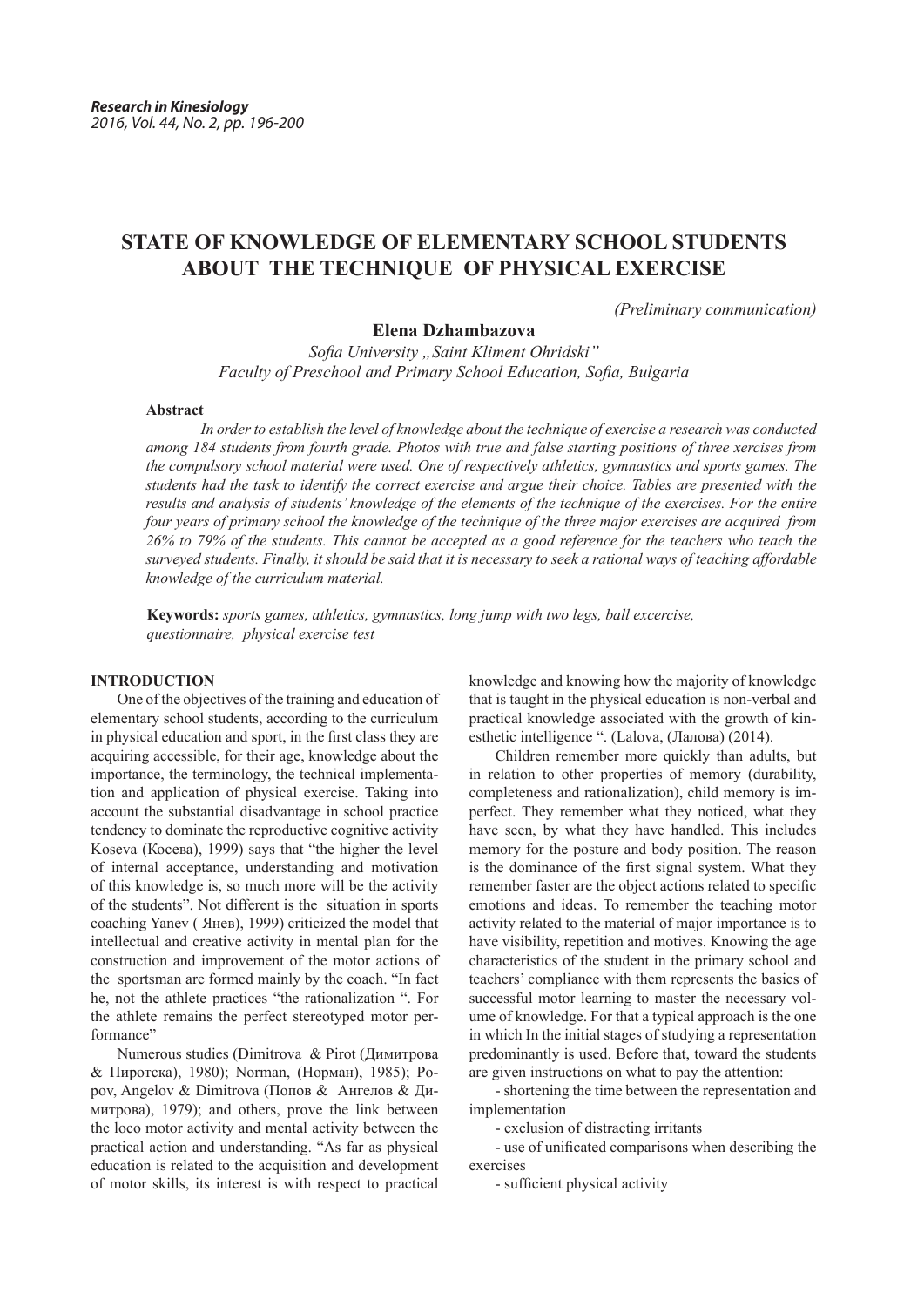- inclusivity in education

The study aims to determine the level of knowledge of students in the fourth grade in the technique of basic physical exercise.

# **METHODS**

In the last school week in May 2015., by a qualitative study are obtained data from 184 students from the fourth grade, conducted in five schools in Sofia. The method used is a survey realized through an assignment to find the correct starting position of an exercise among the three images on one sheet and to make the choice in written. Three exercises of compulsory material in the curriculum: athletics, sports games and gymnastics were chosen. These are the "long jump with two legs", "submission of the ball with two hands from the chests" and "roll off". Every student is given three sheets (one for each exercise). On each sheet there are three photographs of a child at their age standing in the starting position for the implementation of the respective exercise. Only one of the pictures is right and the other two are incorrect The errors on the pictures of improper implementation are relevant to several requirements. On the pictures with improper performance of "long jump" the child is standing with one foot forward and the other on the back, body bent severely or very upright, legs folded (to squat) or strained knee. On the pictures with improper performance of "submission of the ball with two hands from the breasts" the ball is either too close to the face or the stomach, elbows are strongly raised and pointing sideways or close to his body, or legs are stretched in the knees or severely bent. On pictures with "scroll" the child's hands are far ahead, or are in fists, the head is up and eyes look forward, the child is on his knees or the legs are back. The mistakes are many and are striking. In order to avoid accidental indication the students had to explain in written why they consider that exactly this photo is the correct position, and the other one is, incorrect

The study is implemented within a class. Additional information is not submitted. Students work without the presence of their teachers and recorded only their age, gender and school without noting the names. This was in order they are not concerned, that their knowledge will be opened and evaluated.

 Analysis of the data is realized by selecting the key information output from the submited sheets of the tested persons.

# **RESULTS AND DISCUSSION**

A review of the results presented in the Tables 2., 3. and 4. shows that the students from fourth grade most easily recognize the correct execution of the exercise "scroll" ". Perhaps this is due to the organization of learning in this exercise. Since it is dangerous and is performed on a mat, generally one or two mats are used in between of which stands the teacher and helps the students one after another to realize the excercise. Namely the time spent to help each student, the guidance and adjustments seems are helping the children toward learning and understanding the technique of performance. The biggest gender differences in the responses are precisely in this exercise. In girls, the results are as folow: both correct answers (91%), and well-motivated responses (83%) which is better than that of boys (82% and 73% respectively). It is assumed that the reason for this difference is that boys show more interest in speedstrength exercises in which they can compete and sur-

## *Table 1. Number of respondents*

| School                | Girls | <b>Boys</b> |
|-----------------------|-------|-------------|
| 20th school           | 20    |             |
| 31th school           |       |             |
| 35th school           |       |             |
| 49th school           | 50    |             |
| 119th school          | 10    |             |
| Total for all schools | 101   |             |

*Table 2. Answers (in number and%) to exercise " long jump with two legs"*

| <b>Sex</b>  | Correct<br>answers | Correct motivated<br>answers | Incorrect<br>answers | Incorrect motivated<br>answers | Not<br>responded |
|-------------|--------------------|------------------------------|----------------------|--------------------------------|------------------|
| Girls       | 79 (78%)           | 74 (73%)                     | $21(21\%)$           | 17(17%)                        | $1(1\%)$         |
| <b>Boys</b> | 66(79%)            | 59 (71%)                     | 15 (18%)             | 12(14%)                        | 2(2%)            |
| Total       | 145 (79%)          | 133 (72%)                    | $36(20\%$            | 29(16%)                        | $3(2\%)$         |

*Table 3. Answers (in number and %) to exercise "Submit ball with two hands from the chests"*

| Sex         | Correct<br>answers | Correct motivated<br>answers | Incorrect<br>answers | Incorrect motivated<br>answers | Not<br>responded |
|-------------|--------------------|------------------------------|----------------------|--------------------------------|------------------|
| Girls       | 27(27%)            | 26(26%)                      | 71 (70%)             | 58 (57%)                       | 3(3%)            |
| <b>Boys</b> | $26(31\%)$         | 22(26%)                      | 56 (67%)             | $45(54\%)$                     | $1(1\%)$         |
| Total       | 53 (29%)           | 48 $(26%)$                   | 127(69%)             | $103(56\%)$                    | $1(0,5\%)$       |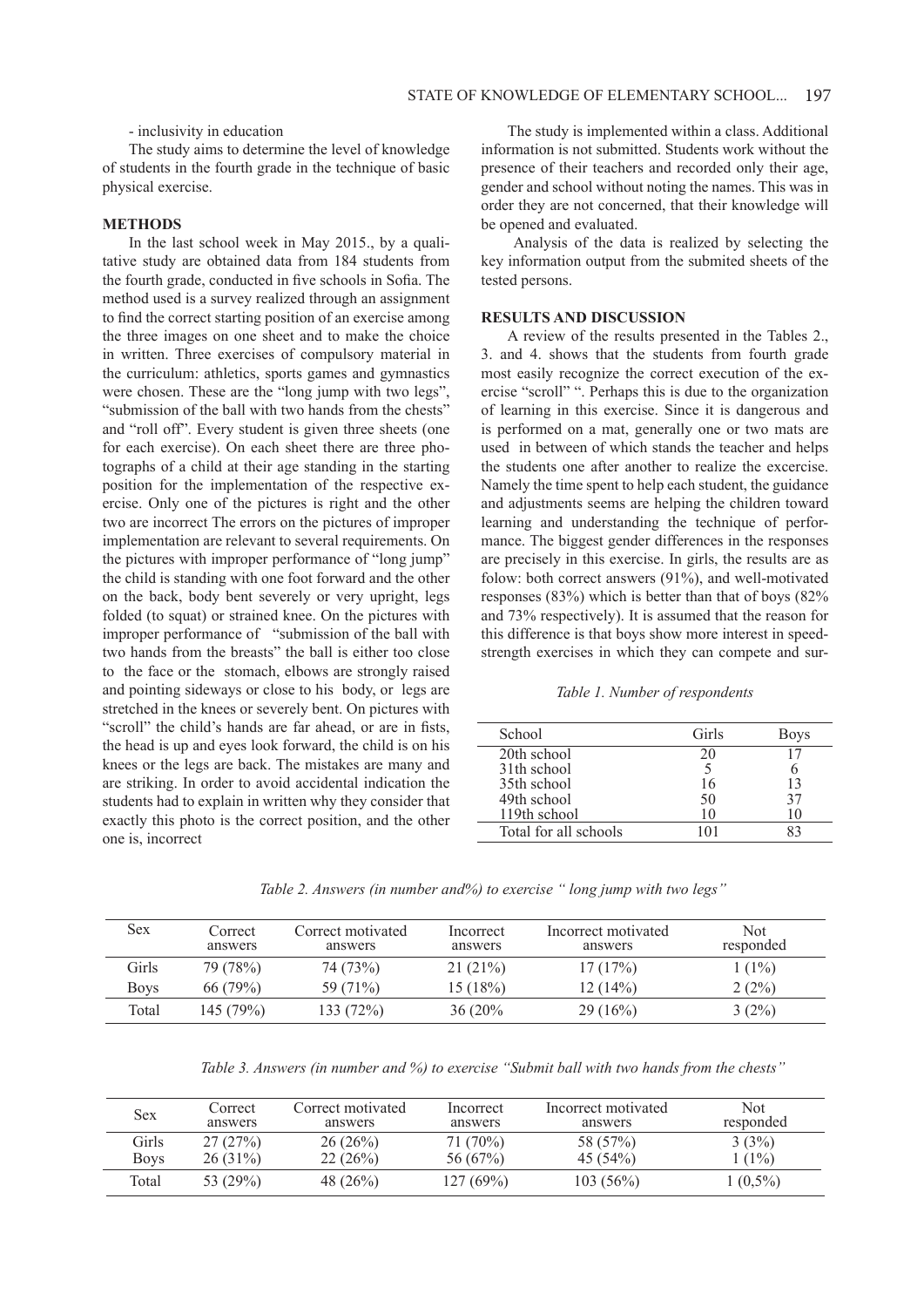| Sex   | Correct    | Correct motivated | Incorrect | Incorrect motivated | Not       |
|-------|------------|-------------------|-----------|---------------------|-----------|
|       | answers    | answers           | answers   | answers             | responded |
| Girls | $92(91\%)$ | 84 (83%)          | 8(8%)     | 7(7%)               | $(1\%)$   |
| Boys  | 68 (82%)   | (73%)             | 14 (17%)  | $(1.13\%)$          | $1\%$     |
| Total | 160 (87%)  | 145 (79%)         | 22(12%)   | $18(10\%)$          | $2(1\%)$  |

*Table 4. Answers (in number and %) to exercise "rolled off"* 

 *Table 5. Types of reported errors (and %) to exercise " long jump with two legs"*

| Type of errors                      | Number of girls<br>and $\%$ | Number of boys<br>and $\%$ | Total number<br>and $\%$ |
|-------------------------------------|-----------------------------|----------------------------|--------------------------|
| Squatting or insufficient squatting | 53 (52%)                    | 40(48%)                    | 93 (50%)                 |
| Could fall or be hurt               | $9(9\%)$                    | 5(6%)                      | 14(8%)                   |
| Will lose balance                   | 8(8%)                       | 6(7%)                      | 14(8%)                   |
| Feet are not on the same line       | 13(13%)                     | 6(7%)                      | $19(10\%)$               |
| Head or body are very lean forward  | $16(16\%)$                  | 16 (19%)                   | 32(17%)                  |

*Table 6. Type of reported errors (and %) to exercise "Submission of ball with two hands from the chests"*

| Type of errors                  | Number of girls<br>and $\%$ | Number of boys<br>and $\%$ | Total number<br>and $\%$ |
|---------------------------------|-----------------------------|----------------------------|--------------------------|
| The ball is too high or too low | 27(27%)                     | $20(20\%)$                 | 47(25%)                  |
| Position of hands /elbows/      | 18(18%)                     | $8(10\%)$                  | 26(14%)                  |
| Position of feet                | 15(15%)                     | $8(10\%)$                  | $23(12,5\%)$             |
| Others/not determined/          | 21(21%)                     | 5(6%)                      | 26(14%)                  |

| Table 7. Type of reported errors (and %) to exercise "Scroll" |  |  |
|---------------------------------------------------------------|--|--|
|---------------------------------------------------------------|--|--|

| Type of errors                  | Number of girls<br>and $\%$ | Number of boys<br>and $\%$ | Total number<br>and $\%$ |
|---------------------------------|-----------------------------|----------------------------|--------------------------|
| Hands into fists put on the mat | 55 (54%)                    | 36(43%)                    | 91(49%)                  |
| Position of hands (forward)     | 3(3%)                       | 4(5%)                      | (4%)                     |
| Position of head                | 28(28%)                     | $17(20\%)$                 | 45 $(24%)$               |
| Position of knees (knees)       | 21(21%)                     | 20(24%)                    | 41 $(22%)$               |
| Distance to the mat             | 17(17%)                     | 10(12%)                    | 27(15%)                  |
| Others (not determined)         | 8(8%)                       | $0(0\%)$                   | 8(4%)                    |

pass. Exercises from gymnastics look like "feminine styled".

Most difficult for the respondents is to find the proper execution of the exercise "submission of ball with two hands from the chests." From both sexes only  $\frac{1}{4}$  of the students give a motivated answer to selecting a picture with the correct starting position. Taking into account that this element is from the compulsory school curriculum content and essential to basketball, ignorance of the established technique of exercise raises doubt about the ability of students to perform. It should be mentioned that the program includes for learning also the technical element shooting with two hands from the chests of place. The technique of this type of shooting is very close to passing the ball with both hands from the chests, but with a higher parabola. Because of this similarity, it can be deemed that as the technique of passing the ball is not familiar to them, they are also not familiar to the

technique of shooting. Although at first glance the result which shows that 72% of all studied indicate well motivated proper performance of "long jump from a place with two feet," is acceptable, it is necessary to consider the following facts:

 1. This exercise is taught at preschool in the kindergarten. Taking into account the mandatory nature of the one-year preschool education of the children in the kindergarten, actually at the time of the survey (fourth grade) the students have studied it and performed already 5 years.

It is a test to measure the strength of the lower limbs twice (fall and spring) in a year the students are evaluated on this test.

The exercise is not with a complex technique.

After taking into account these facts, it can be said that after 5 years of study of the exercise there should be no students who do not know how to perform it.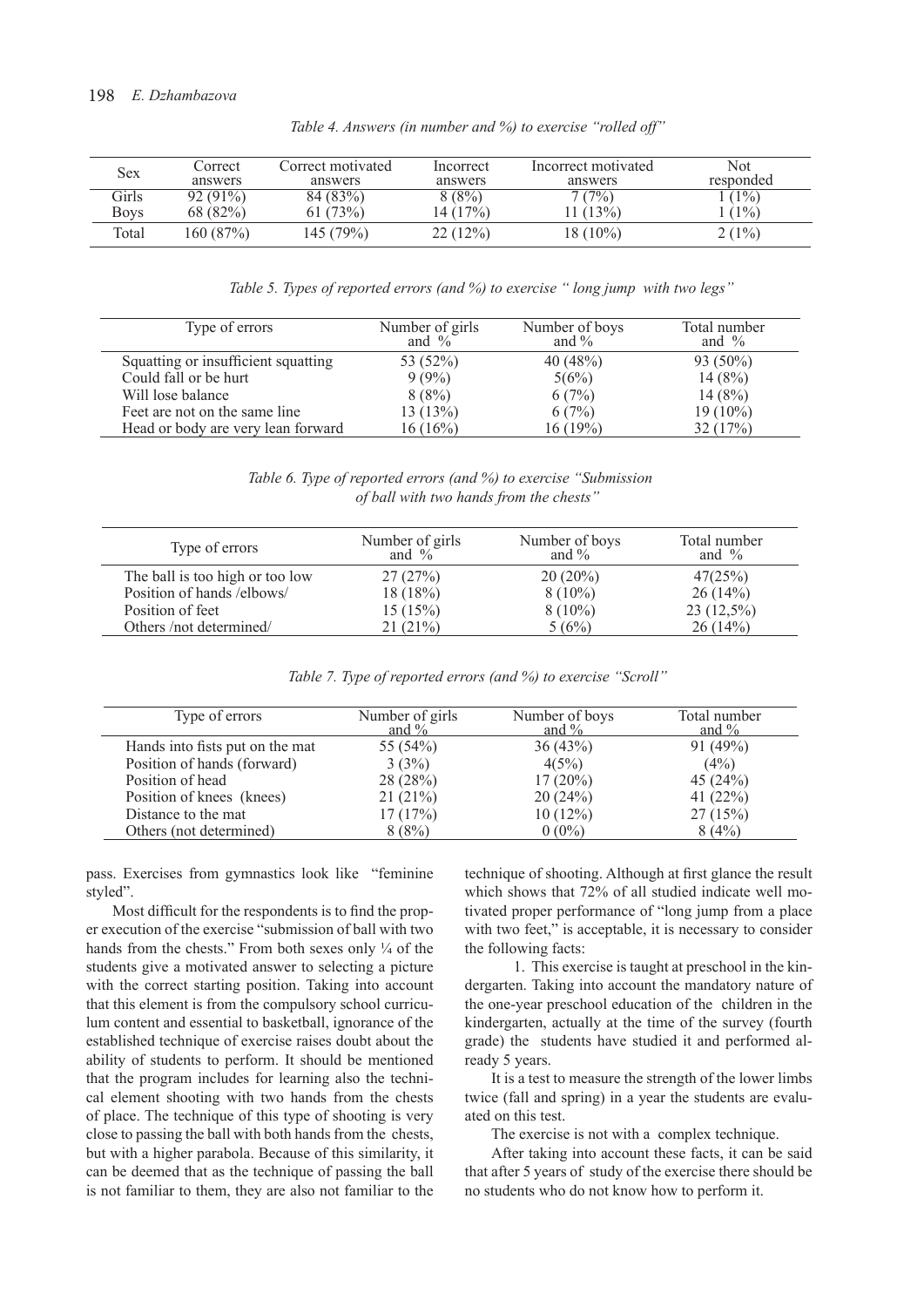This is clearly not just a problem of primary school. Milenska & Peneva (Миленска & Пенева),1992) through a survey conducted among 291 students from fourth to tenth grade, establish the following: "Knowledge related to the development of physical properties are relatively good. Knowledge of indicators bearing information about the technique of a motor activity and knowledge of the rules of the studied sports games are at a satisfactory level".

 For the purpose of the study of great importance is the issue for the arguments of the students in determining the image with the correct starting position. Most often children indicate one or two mistakes without depleting all. Only one girl from the  $20<sup>th</sup>$  school has given a complete answer for all images.

For exercise "long jump with two legs" in general more active are the girls. Only for one type of mistakes boys were more observant. Individual students have avoided a straight answer with phrases like: "This way there is no power to jump", "He have wrong standing," "It is inconvenient", "They can hurt themselves this way or can jump sideways", "You can hurt yourself."

Table 5. presents the designated errors. Most of the rest have seen and reported only one error. Most (50%) have reported excessive folded legs in knee joints (on one image) or fully stretched (on the other image). Much less are the children (17%) who have commented on the position of the body and head. And surprisingly small is the percentage (10%) of those who have noticed that both feet are not on the same line (the sole of one foot is further back than the other). Already at the initial stages of studying of this exercise they should have been running it with both feet touching their fingers to the line. When evaluating the performance, which is done twice a year, this is also a requirement. Generally it is difficult to jump if both feet are not on the same level. This has remained in the background in their perceptions of the technique of implementation.

For the exercise like "submission of ball with two hands from the chests" attempts to avoid specific answers are visible in expressions like "This way they will drop the ball ", "He will "nail" the ball." "He do not throw the ball this way". It is inconvenient" "He ca not submit well", "Hands are positioned in an ugly way" ,"He'll break his nose", "It will fall too far" or "Hands are back way".

Most students (25%) have commented on the height of the holding of the ball, and the least (12.5%) - the position of the feet. Only (14%) have found the error in the position of the elbows. This unfortunately is an error in the children's performance, which is often seen in school and is not students' fault. I have repeatedly come across teachers, most of them professionals, who show and require performance with elbows sideways. If during studying these teachers have failed to learn the proper technique, if they want to, they could benefit from the available literature (Peltekov, (Пелтеков), 1978); Dilova, Davidov, Davidova, Aleksieva & Dimkova (Дилова, Давидов, Давидова, Алексиева & Димкова, 2004); Tsvetkov et al. (Цветков et al., 2005), in which the description of the technique is specifically addressed to the situation of elbows. Lifting of the elbow engages a change in the position of the wrists and fingers, thus the technique becomes worse.

To avoid specifics in the indication of the errors in the exercise "scroll" ", some of the studied children use phrases such as: "This is the way to stand", "This is not the way to stand", "Ideal", "Correct|", "Incorrect", "Will fall on his face", " He cannot roll off", "On photos 2 and 3 he is positioned in a low start". The last answer is very surprising for two reasons. In the curriculum from grade I to IV the study of exercise "low start" is not planned. The second is that the position of the children on the photos has nothing to do with the position to start. Association could occur only because of the ground posture and the position of the body. But the decision the student to "get away" from specific answer incorrectly comparing two exercises is interesting.

Table 7. shows that even in this exercise girls are more active and give more detailed descriptions to the situations.. Half of all surveyed students noticed the mistake of positioning on hands into fists. Exercises with positioning of the hands, are studied by elementary school students and are implemented by always the same way - with positioning of the palms and gathered fingers. The difference is only in the direction of the fingers. In some situations they point forward (in support, knee support, squatting support), while in others - back (shoulder seat, occipital support). It is good that at least half of the children have learned the way of support. Double less are the students who have seen the wrong position of the head. If the head is not closed to the chest the exercise cannot be implemented.. Ignorance of this element of the technique could cause serious injuries. As the "scroll" is performed from squatting support and not from knee support, 22% of students reported as a mistake the positioned on the floor knees. The most difficult for the respondents is to grasp the connection between the support and the center of gravity. .Only 4% of children's noticed that with hands positioned far ahead in support it is impossible for the pelvis to be moved over, and then against the fulcrum so that the "scroll" to be implemented. A girl without giving the distance of the hands as a reason, in her own way described one of the faulty positions: "You will need someone to push the scroll ." She has concluded that the support and the center of gravity are too far back from the support.

#### **CONCLUSIONS**

1. For the entire four years of primary school the knowledge of the technique of the three major exercises are acquired from 26 % to 79 % of the students. This cannot be accepted as a good reference for the teachers who teach the surveyed students.

2. Of all three exercises, the students showed best knowledge of the technique of the exercise "scroll" and